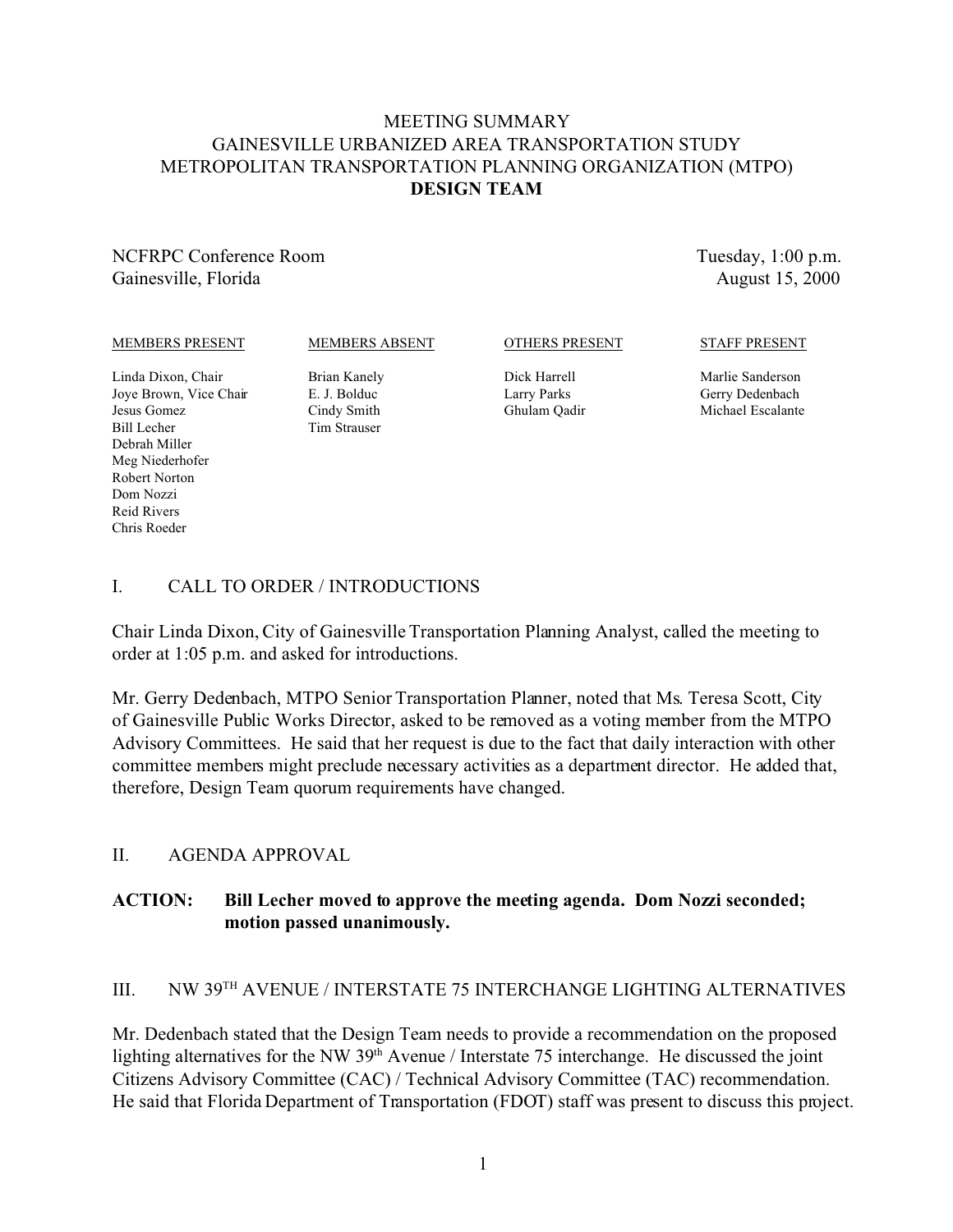Ms. Debrah Miller, FDOT Project Engineer, and Mr. Larry Parks, FDOT Project Engineer, discussed proposed lighting alternatives for the NW 39<sup>th</sup> Avenue / Interstate 75 interchange and answered questions.

# **ACTION: Meg Niederhofer moved to recommend that the MTPO request, for the Interstate 75 Interchange Project, that FDOT install conventional lighting, with cutoff luminaires, that:**

- **1. is mounted consistent with the MTPO Urban Design Guidelines; and**
- **2. along NW 39th Avenue, has the minimum possible height to match the existing lighting in the corridor.**

# **Bill Lecher seconded; motion passed unanimously.**

# IV. RETENTION / DETENTION BASINS

Mr. Dedenbach discussed the MTPO's referral of the retention/detention policy development to the Design Team. He gave a status report on the draft policy development. He noted that MTPO staff is delaying submission of the final draft MTPO Urban Design and Streetscape Policies Guidelines document to the MTPO Landscape Subcommittee in order to incorporate the retention/detention policy language. He said that the Design Team needs to develop an MTPO recommendation regarding progress and a revised time line for completion of this referral.

Mr. Bill Lecher, Alachua County Public Works Department Assistant Director, discussed the September, 2000 draft Alachua County Landscape Design, Open Space and Tree Preservation Ordinance.

Mr. Marlie Sanderson, MTPO Director of Transportation Planning, stated that the Design Team needs to provide the MTPO with a status report on this referral. After further Design Team discussion of this issue, he said that this item could be on next month's agenda, however, that a status report should be provided to the MTPO by the one-year anniversary of the referral.

# **Chair Dixon directed staff to:**

- **1. arrange a Design Team Working Group meeting , that includes Mr. Dick Bush and Mr. Ken Cheek from FDOT, Ms. Candace Wood from City of Gainesville Public Works Department and Mr. Michael Fay from Alachua County Public Works Department, to discuss the draft retention/detention basin policy; and**
- **2. re-agenda this item for the next Design Team meeting so that the Design Team can provide the MTPO with a status report at its October meeting.**